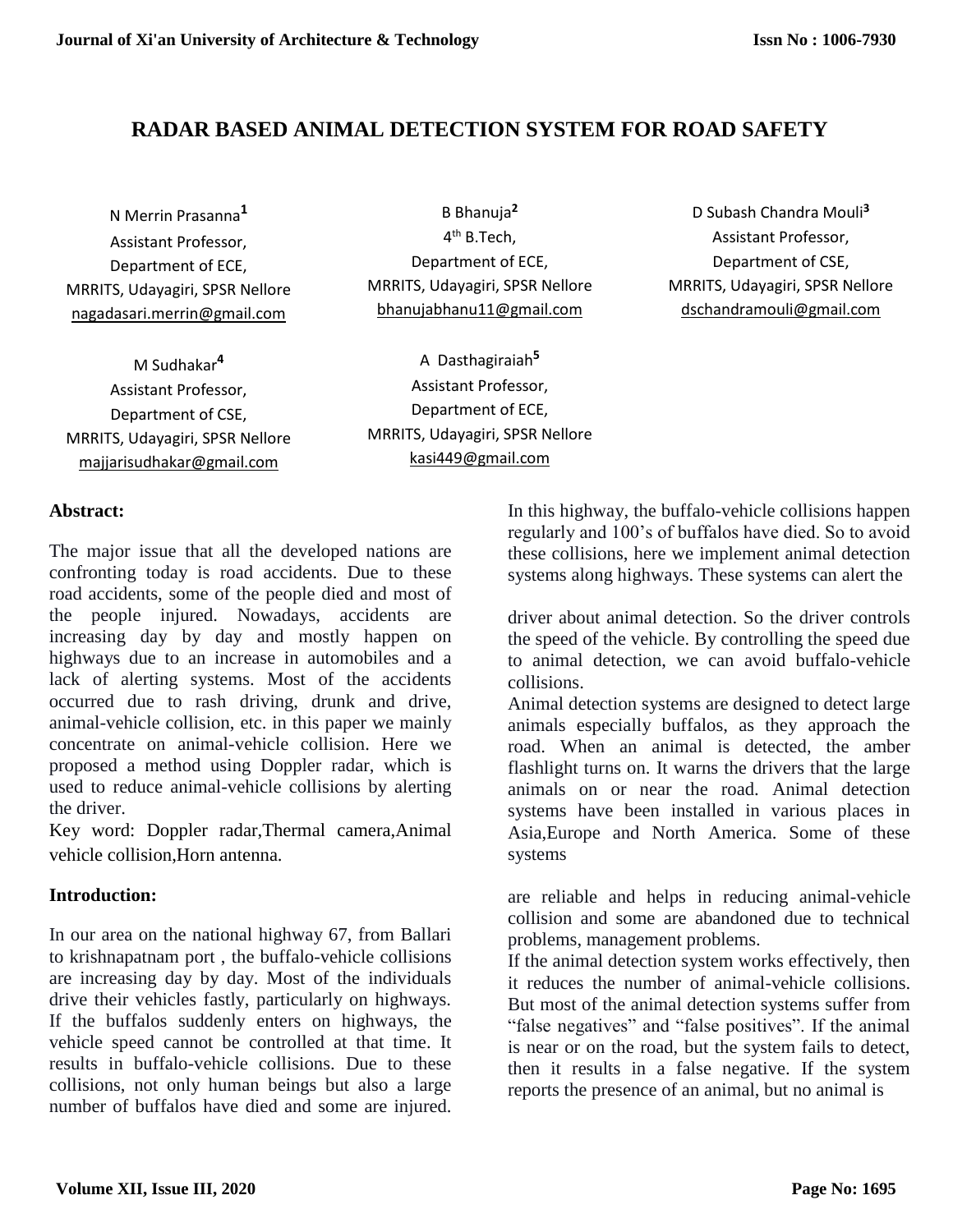#### **Journal of Xi'an University of Architecture & Technology**

## present then it results in false positive. The animal detection system is efficient and reliable only when the false positives and false negatives are minimum. According to the warning system, the response of the driver is also important to minimize the animalvehicle collisions. The results of the warning system is to increase the driver alertness and to reduce the speed of the vehicle.

### **Detection System:**

The detection system is placed along the highways at various locations. The detection system consists of Doppler radar along with directional antennas, thermal [8] camera and data processing, and storage unit.

The Doppler radar, thermal camera, and directional antenna are mounted on the 7.5 poles.



Figure 1. Detection system

The Doppler radar is used to detect large animals like buffalos on the highways and beside the road. Here the thermal camera is used to know whether the animal is present or not. The entire recorded data is stored in the data processing and storage unit, which is placed near the pole.

When the detection system detects the buffalo or any large animal, then the warning signs are activated. The warning system displays "animal crossing" (always visible) and the amber flashlight is on. In highways, we place the poles at every 700m which displays "animal crossing" along with an amber flashlight. The amber flashlight activates only when the detection system detects the animal. If the

**Volume XII, Issue III, 2020**

detection system detects buffalo, the amber flashlight is on, and the light is on for 40 sec from the detection. Within this 40sec, again it detects buffalo then again the light is on for 40sec. The activation of amber flashlight warns the driver about buffalo crossing. The distance between the two detection systems and two warning systems is 700m. The data will be recorded and stored only when the detection system detects the buffalo or any large animals.



Figure 2. The warning signs

The detection system not only detects the animals but also detects the human who was walking on the road. Here the thermal camera is used to know the reliability of the detection system.

## **Measurements of Targets:**

The detection of targets is based on the change in the Doppler shift. The Doppler shift is the change in the frequency of a carrier by the objects. By using micro-Doppler radar, we can differentiate humans from animals. The micro-Doppler radar calculates the limb motions. The motion of limbs is not the same in animals and humans. In the time domain, the Doppler signal is represented as s(t) and the short-time Fourier transform is expressed as

$$
s(t,f) = \int s(t^1) e^{-(\frac{t-t^1}{2\sigma^2})} e^{j2\Pi f(t-t^1)} dt^1 = |\chi| e^{j\phi}
$$

Where  $\sigma$  is the time width of a Gaussian window. In short time fourier transform (STFT), the frequencydomain resolution and the size of the time window are inversely proportional to each other. By using spectrogram of moving targets we can differentiate animals from human [1],[2]. We meas**p<sub>ige No</sub>: 1696** 

#### **Issn No : 1006-7930**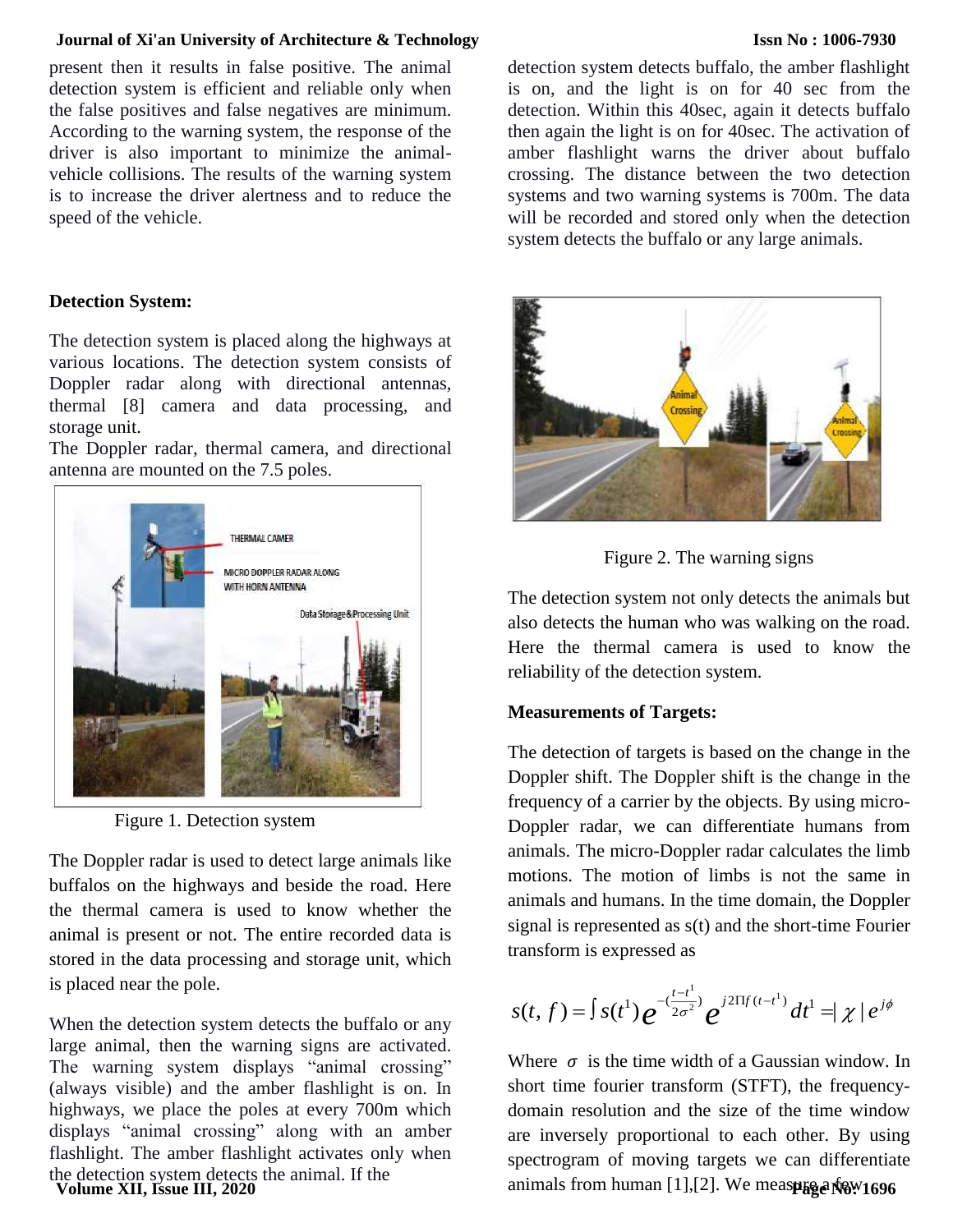#### **Journal of Xi'an University of Architecture & Technology**

targets under various situations. The different types of targets are humans, buffalos, dog and cars. By using Doppler radar, we measured eight distinct targets of each type. Human beings, buffalos, dogs, and cars are moved at different speeds in the realization. The related spectrograms are shown in the figure. The micro doppler radar clearly differentiates humans from dogs, buffalo, and cars. The main intention of the system is to discriminate humans from animals.



Figure 3.Spectrogram of moving targets (a) human (b) Buffalo (c) bicycle (d) car

If we properly set the noise threshold value, we can take out the noise and simple to remove the doppler data. At the point when the sign is in A/D converter, we utilize the versatile clamor limit to take out the symphonious parts. The versatile commotion limit is set as an exponential capacity of the pinnacle estimation of the got signal. The spectrogram images of noise eliminated is shown in the figure.

#### **Characteristic Extraction:**

If we detect the buffalo using radar information, special features can be observed from the spectrogram. Researches are done on the shape of micro-Doppler radar to distinguish the target is human or animal [3],[5]. Based on the size and movement of targets, the shape of the micro-Doppler radar is varying. Even though the shape of the micro-Doppler radar gives low accuracy in a real-time environment, but based on the spectrogram images, we classify the targets [4]. The humans walking style is unique and the length of the human leg is longer than animals. The limb motion and speed of humans are faster than animals. The Doppler frequency is **Volume XII, Issue III, 2020**

maximum when the human leg has high speed, this is shown in fig4.



Figure 4. moving limbs (a) human (b) small animal



Figure 5(a) spectrogram of the micro Doppler



Figure 5 (b) detected envelope of the micro-doppler



Figure(c) frequency of the limb motion by the fourier transform

The proposed system highlights the limb motion, the data transfer capacity of the Doppler signal and sign **Page No: 1697**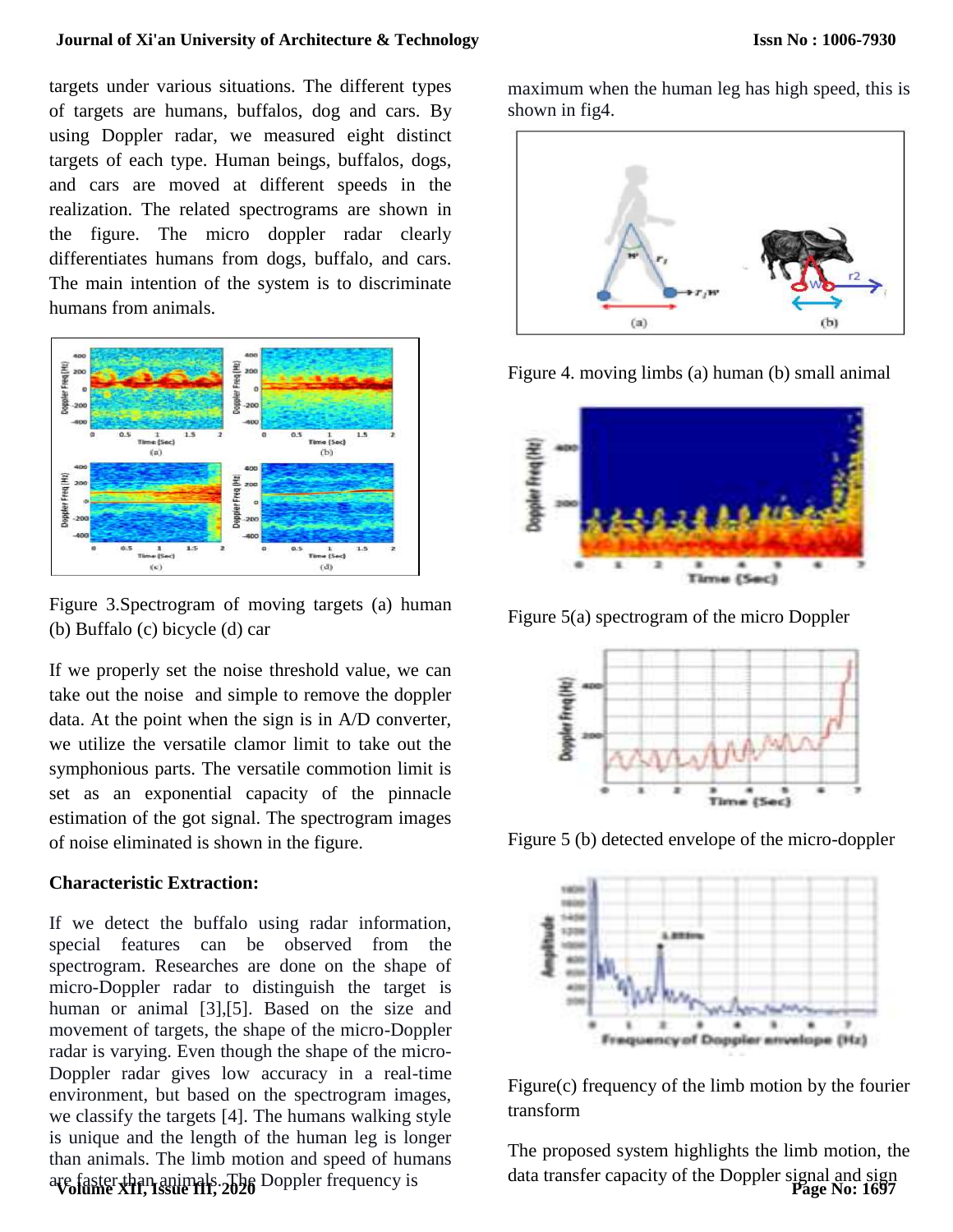quality conveyance of the Doppler signal. In the proposed domain, the human moment has unique. The features regarding this topic are explained below.



Figure(6). (a) description of the target features (b)change in phase

## **(A) Frequency of Limb Motion:**

The animal movements entirely depend on the motion of limbs. Micro dopplers are generated when the legs or arms of animals moves during running or walking. The micro dopplers' time duration is measured and demonstrated by the purple shading appeared in 5(a). By utilizing the time term of small scale dopplers, we can discover the recurrence of appendage movement. The objective species as well as we can identify the speed of the objective by utilizing the recurrence of appendage movement. The recurrence of appendage movement increments when the walk and speed of the objective increments. The recurrence of appendage movement is high in little creatures compared to humans.

In the spectrogram, we have to recognize the miniaturized scale Doppler envelope, for the estimation of frequency. The Doppler signal can be detected by using the adaptive noise threshold. Due to the inconsistency of the envelope, the period is not determined clearly, so the Fourier transform is utilized right now. By using second-order polynomial approximation, we can eliminate the low-frequency components. These low-frequency components create the dominant frequency of limb motion. So after the elimination of these low-frequency components, we apply Fourier transform. By using the least mean square error, second-order polynomial coefficients are calculated. Before applying the Fourier transform, **Volume XII, Issue III, 2020**

from the original graph, the low-frequency components are deducted. The limb motion fundamental frequency is shown in fiqure-4.

## **(B) Stride of Target:**

The stride of humans is unique due to the recurrence of appendage movement. The speed of the objective is the blend of the result of the objective and the recurrence of the appendage movement. In light of the tallness of a human and his/her strolling style, the strolling stride for the most part goes from 60 to 90 cm. The recurrence of appendage movement increments because of increments because of increments in the walk. In running condition, the walk ranges from 80 to 130cm. The scope of the human walk is totally unique in relation to creatures. From the got signal, by computing the stage change, we estimate the stride [6]. The phase angle is always from  $-180$  to  $+180$ . The Doppler frequency signal with time is plotted and shown in figure 5(b).

## **(C) Bandwidth of the Doppler signal**

The greatest Doppler recurrence is legitimately relative to the speed of the appendage movement. The speed of the appendage movement is an element of the length of the appendage and rakish speed. When contrasted with the little creatures, the human appendage length is a few times longer. Accept that the rakish speeds are the equivalent, and the Doppler recurrence of the human is a few times higher. At the point when the recurrence of the appendage movement builds then consequently the walk and greatest rakish speed increments so the most extreme Doppler recurrence increments. The data transfer capacity of the Doppler signal is legitimately corresponding to the most extreme miniaturized scale Doppler recurrence appeared in figure 6(a).

#### **(D) Distribution of strength of the Doppler signal:**

The strength of the Doppler signal is used to estimate the limbs of the target. Contingent upon the objective species, the radar cross-area (RCS) proportion between the middle and the appendages is extraordinary. The RCS of the limbs of humans is **Page No: 1698**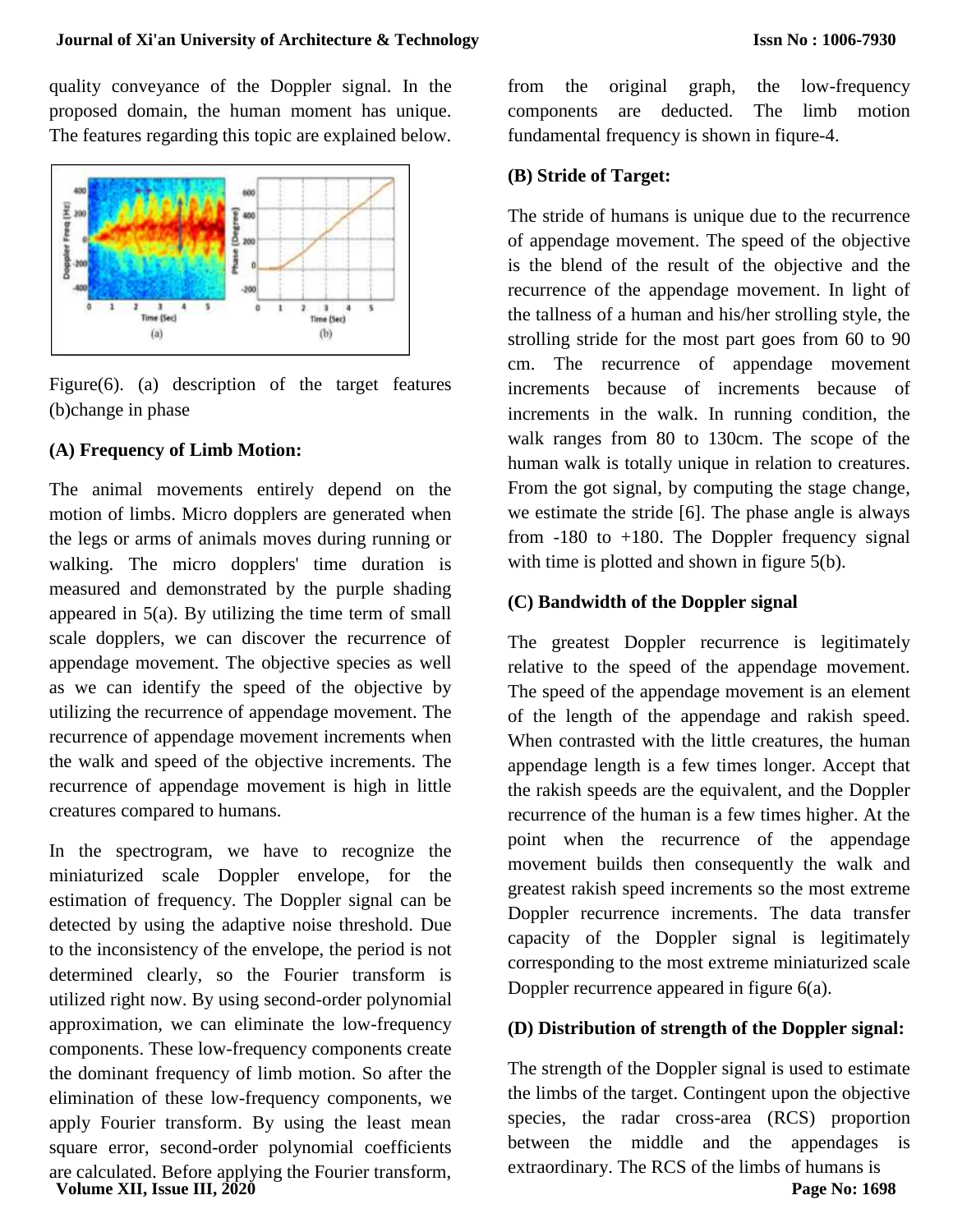## **Journal of Xi'an University of Architecture & Technology**

higher than the animals and vehicles. In a spectrogram, the standard deviation of the Doppler signal can indirectly represent the RCS ratio. In the spectrogram, we calculate the standardized difference in the greatness of the Doppler signal and we use it as a feature.

## **Results:**

For the estimation of classification accuracy, we construct the data sets. This data set consists of the preparation and test information. For a solitary estimation, the highlights are removed multiple times with various introductory occasions. Here the all out number of estimations is 100, the quantity of coming about information is 300. For feature extraction, we use a 3-s time window. The features of the targets are investigated and listed in table1. In the table, we considered the strolling instance of people and bison, and the velocities of the bike and the vehicle are 2.5 and 5m/s individually. The speed of the human changes, the component esteems likewise shift and appeared in figure7. The recurrence of the appendage movement increments with expanding the walk, which empower its ID against different targets utilizing a classifier. The features of the buffalos are gathered in a different area.

| Feature/Target   Human   Buffalo   Bicycle   Car |      |     |     |
|--------------------------------------------------|------|-----|-----|
| Frequency of $\vert$ 1.87                        | 2.37 | N/A | N/A |
| limb<br>the t                                    |      |     |     |
| motion(Hz)                                       |      |     |     |

| Estim/Actual     | Human | <b>Buffalo</b> |       | Bicycle |     | Car |     |  |
|------------------|-------|----------------|-------|---------|-----|-----|-----|--|
| Human            | 97%   | 8%             |       | 0%      |     | 0%  |     |  |
| <b>Buffalo</b>   | 4%    | 95%            |       |         | 0%  |     | 0%  |  |
| Bicycle          | 0%    | 0%             |       | 78%     |     | 20% |     |  |
| Car              | 0%    |                | 0%    |         | 23% |     | 78% |  |
| stride<br>Target | 76    |                | 35    |         | N/A |     | N/A |  |
| (cm)             |       |                |       |         |     |     |     |  |
| Bandwidth of     | 245   |                | 197   |         | 78  |     | 21  |  |
| Doppler<br>the   |       |                |       |         |     |     |     |  |
| signal(Hz)       |       |                |       |         |     |     |     |  |
| Distribution     | 10.02 |                | 10.25 |         | 7.8 |     | 5.6 |  |
| of the signal    |       |                |       |         |     |     |     |  |
| (dB)             |       |                |       |         |     |     |     |  |

Table: Example of the feature values of the target



Figure7: Features of the human subjects and buffalos in the domain of frequency of limb motion and stride

Table2: Confusion matrix of the classifying result

By using the extracted features, we classify the targets by using SVM, which is one of the most impressive double classifiers [7]. The SVM is utilized to make a non-straight limit by applying a part stunt. By utilizing the Gaussian piece, we can control the sharpness of the capacity. The help vector parameters and the width of the Gaussian portion are utilized to expand the order exactness just as to diminish the computational unpredictability.

A multicase SVM is actualized by utilizing a tree structure since we utilize four sorts of targets. At the point when the objectives are little, the tree structure has high order precision. For the figuring of precision, a fourfold approval is utilized. The last precision of the approval set is 97% and appeared in table2.

# **Conclusion:**

At finally we reduce animal vehicle collision rate by applying the Doppler radar successfully. Regardless of the location Doppler radar considering the objects and also it will fit for minimal mammals. In future we can overcome this by approaching advanced techniques. Regardless of the location and regardless of the time of the animal have to be detect. We sincere gratitude to my guide Mr N.Merrin Prasanna, and Brahmanapalli toll plaza.